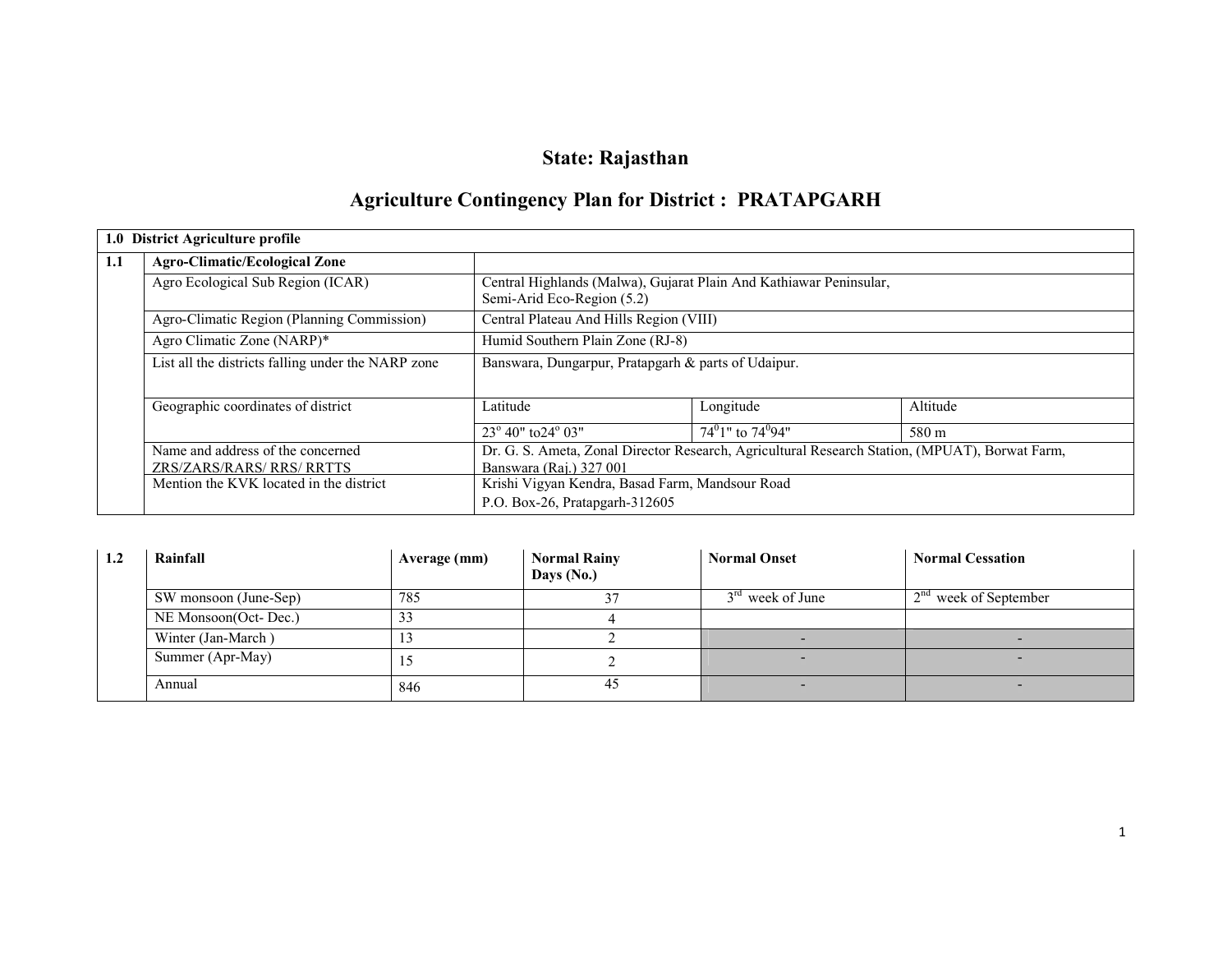| <br>Land use<br>pattern of the<br>district | Total<br>geographical<br>area | Cultivable<br>land | Forests | Permanent<br>pastures | Cultivable<br>fallow land<br>land | Barren and<br>waste land | Non<br>agriculture<br>land | Saline &<br>Problematic<br>land | Hills  | Others |
|--------------------------------------------|-------------------------------|--------------------|---------|-----------------------|-----------------------------------|--------------------------|----------------------------|---------------------------------|--------|--------|
| Area $($ '000 ha)                          | 411.736                       | 174.174            | 120.990 | 22.711                | 21.119                            | 29.122                   | 1.089                      | 12.103                          | 15.802 | 4.626  |

| 1.4 | <b>Major Soil types</b> | Area ('000 ha) | Per cent $(\% )$ of total |
|-----|-------------------------|----------------|---------------------------|
|     | Red Soils               | 3.225          | 4.18                      |
|     | Black loam soils        | 181.834        | 57.44                     |
|     | Clay loam soils         | 121.524        | 38.38                     |
|     | Total                   | 316.583        | 100                       |

| 1.5 | Agricultural land use    | Area $(900 \text{ ha})$ | Cropping intensity $(\%)$ |
|-----|--------------------------|-------------------------|---------------------------|
|     | Net sown area            | 173.530                 |                           |
|     | Area sown more than once | 101.080                 | 158                       |
|     | Gross cropped area       | 274.610                 |                           |

| 1.6 | <b>Irrigation</b>                 | Area ('000 ha)           | Percent $(\% )$          |  |
|-----|-----------------------------------|--------------------------|--------------------------|--|
|     |                                   |                          |                          |  |
|     | Net irrigated area                | 70.494                   |                          |  |
|     | Gross irrigated area              | 140.800                  |                          |  |
|     | Rainfed area                      | 179.190                  |                          |  |
|     | Source of irrigation              |                          |                          |  |
|     | Canals                            | ٠                        | $\overline{\phantom{0}}$ |  |
|     | Tanks                             | 497                      | 0.7                      |  |
|     | Other walls                       | $\overline{\phantom{a}}$ | $\overline{\phantom{0}}$ |  |
|     | Bore wells/open wells (tube well) | 69.997                   | 99.3                     |  |
|     | Lift irrigation                   |                          |                          |  |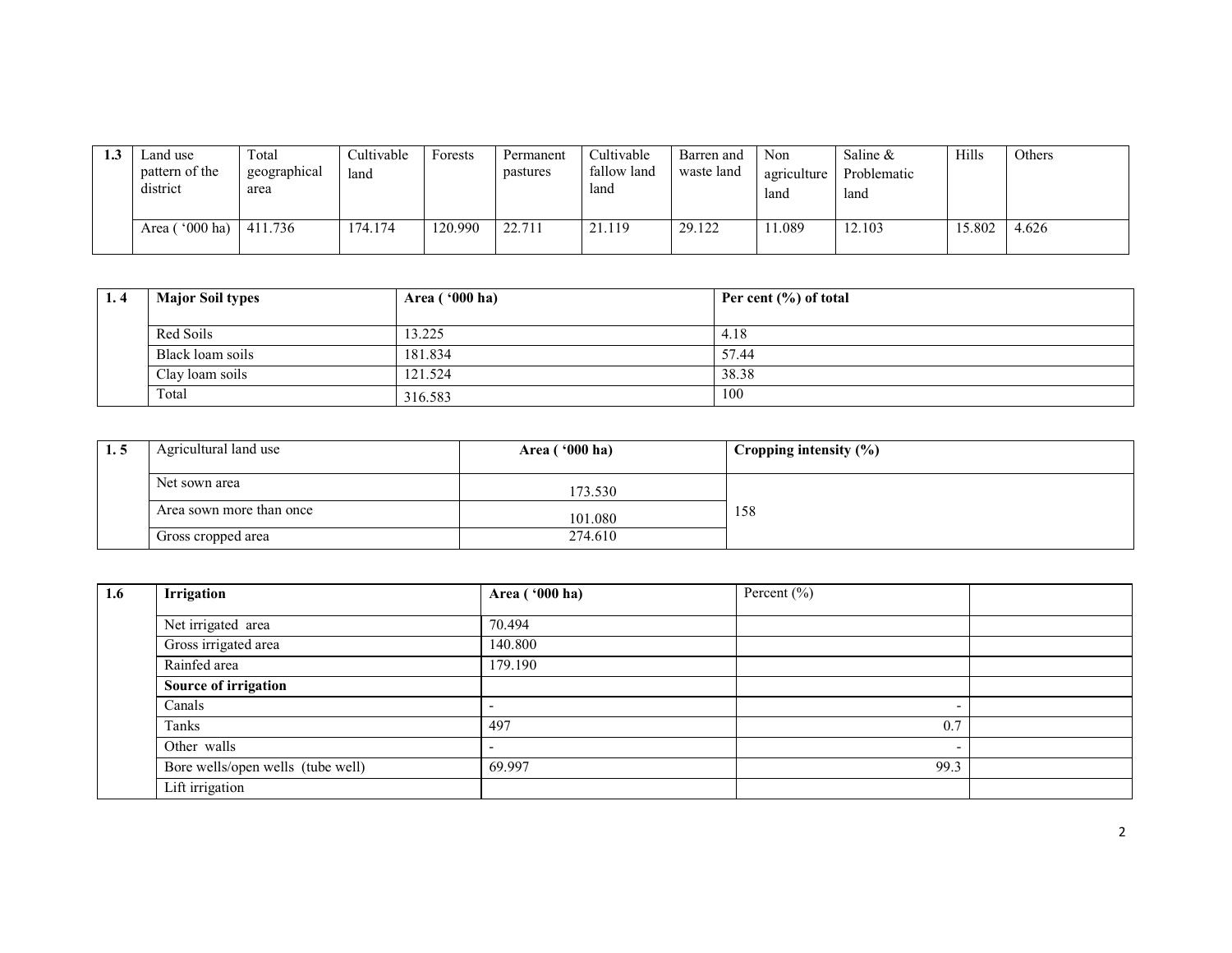| Other sources                     |              |          |                  |
|-----------------------------------|--------------|----------|------------------|
| Total                             | 70.494       |          |                  |
| Pump sets                         |              |          |                  |
| Micro-irrigation                  |              |          |                  |
| Ground water availability and use | No.of blocks | $%$ Area | Quality of water |
| Over exploited                    |              |          |                  |
| Critical                          | 03           | 59.21    | Good             |
| Semi-critical                     | 02           | 40.79    | Good             |
| Safe                              |              |          |                  |
| Waste water availability and use  |              |          |                  |

Over-exploited : ground water utilization >100%; critical : 90-100%, semi-critical : 70-90%; safe <70%

#### 1.7 Area under major field crops & horticulture etc.

| 1.7 | Area under major field crops Area |               |                      |               |                  |               |                          |
|-----|-----------------------------------|---------------|----------------------|---------------|------------------|---------------|--------------------------|
|     |                                   |               | Total area ('000 ha) |               | <b>Irrigated</b> |               | Rainfed                  |
|     | Crop                              | <b>Kharif</b> | Rabi                 | <b>Kharif</b> | Rabi             | <b>Kharif</b> | Rabi                     |
|     | Maize                             | 57.188        |                      |               |                  | 57.188        |                          |
|     | Soybean                           | 101.070       |                      |               |                  | 101.070       |                          |
|     | Wheat                             |               | 52.100               |               | 52.100           |               |                          |
|     | Chickpea                          |               | 20.580               |               | 14.000           |               | 6.580                    |
|     | Rapeseed & mustard, Lentil        |               | 11.800               |               | 7.200            |               | 4.600                    |
|     | <b>Horticulture crops</b>         |               | Total area (ha)      |               | <b>Irrigated</b> |               | Rainfed                  |
|     | Fruit                             |               | 10                   |               | 10               |               | $\overline{\phantom{a}}$ |
|     | Vegetables                        |               |                      |               |                  |               |                          |
|     | Garlic                            |               | 3500                 |               | 3500             |               |                          |
|     | Onion                             |               | 410                  |               | 410              |               | -                        |
|     | Others                            |               | 160                  | 160           |                  |               |                          |
|     | Medicinal and aromatic crops      |               | Total area (ha)      |               | Total area (ha)  |               | Rainfed                  |
|     | Opium                             |               | 2500                 |               | 2500             |               |                          |
|     | Azwain                            |               | 2952                 |               |                  |               | 2952                     |
|     | Sua                               |               | 79                   |               |                  |               | 79                       |
|     | <b>Plantation crop</b>            |               | Total area (ha)      |               | <b>Irrigated</b> |               | <b>Rainfed</b>           |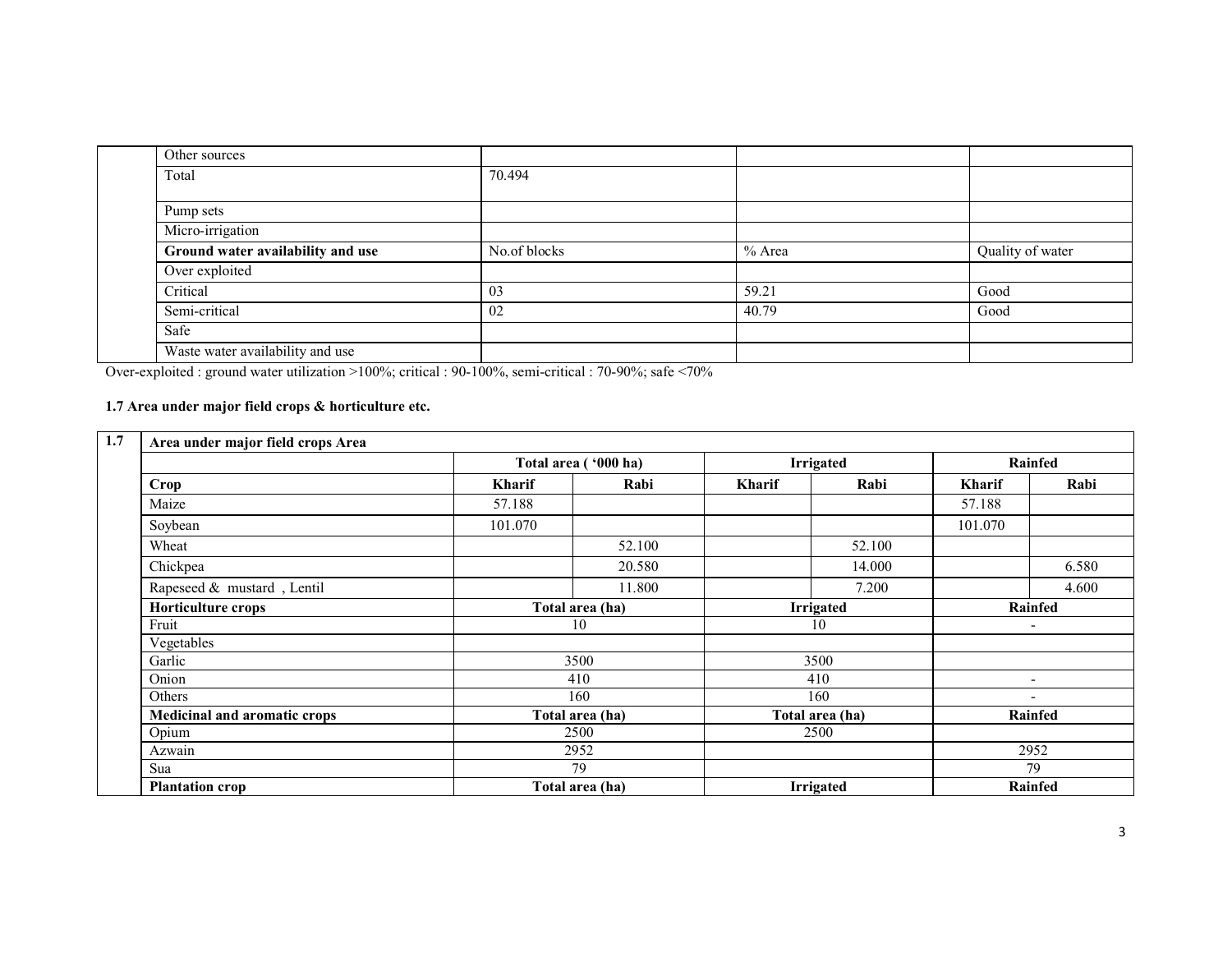| Ð<br>crop<br>Fodder                                 | $\sim$<br>[otal area (ha)        | rrigateu        | Kainfed |
|-----------------------------------------------------|----------------------------------|-----------------|---------|
| $\sim$<br><sup>.</sup> crop area<br>todder<br>Total | 1.1 <sub>5</sub><br>1.00         | $+ + -$<br>.150 |         |
| <b>Grazing land</b>                                 | $\sim$ $\sim$ $\sim$ $\sim$<br>. |                 |         |

| 1.8  | <b>Livestock</b>            | Number (2007 census) |                          |                          |  |
|------|-----------------------------|----------------------|--------------------------|--------------------------|--|
|      |                             |                      |                          |                          |  |
|      | Cattle & Bulls              | 402456               |                          |                          |  |
|      | <b>Buffaloes</b>            | 159441               |                          |                          |  |
|      | Goat                        | 253370               |                          |                          |  |
|      | Sheep                       | 25555                |                          |                          |  |
|      | Camel                       | 3141                 |                          |                          |  |
| 1.9  | <b>Poultry</b>              |                      |                          |                          |  |
|      | Commercial                  | 63802                |                          |                          |  |
|      | Backyard                    | 48500                |                          |                          |  |
| 1.10 | <b>Inland Fisheries</b>     | Area (ha)            | Yield (t)                | <b>Production (tons)</b> |  |
|      | Brackish water              | ٠                    | $\overline{\phantom{0}}$ |                          |  |
|      | Fresh water including river |                      |                          | $\overline{\phantom{0}}$ |  |

| 1.11 | <b>Production and</b>            |                       | <b>Kharif</b>           | Rabi                  |                         | Summer                |                         | <b>Total</b>          |                         |
|------|----------------------------------|-----------------------|-------------------------|-----------------------|-------------------------|-----------------------|-------------------------|-----------------------|-------------------------|
|      | Productivity of 5 major<br>crops | Production<br>(000't) | Productivity<br>(kg/ha) | Production<br>(000't) | Productivity<br>(kg/ha) | Production<br>(000't) | Productivity<br>(kg/ha) | Production<br>(000't) | Productivity<br>(kg/ha) |
|      | Soybean                          | 160.445               | 1587                    |                       |                         |                       |                         | 160.445               | 1587                    |
|      | Maize                            | 111.833               | 1955                    |                       |                         |                       |                         | 111.833               | 1955                    |
|      | Wheat                            |                       |                         | 197.112               | 3783                    |                       |                         | 197.112               | 3783                    |
|      | Mustard                          |                       |                         | 8.350                 | 1228                    |                       |                         | 8.350                 | 1228                    |
|      | Chickpea                         |                       |                         | 27.332                | 1328                    |                       |                         | 27.332                | 1328                    |

| 1.12<br>the contract of the contract of | Sowing window     | <b>Maize</b> | Soybean | Wheat | <b>Mustard/Lentil</b> | <b>Chickpea</b> |
|-----------------------------------------|-------------------|--------------|---------|-------|-----------------------|-----------------|
|                                         | (start and end of |              |         |       |                       |                 |
|                                         | sowing period)    |              |         |       |                       |                 |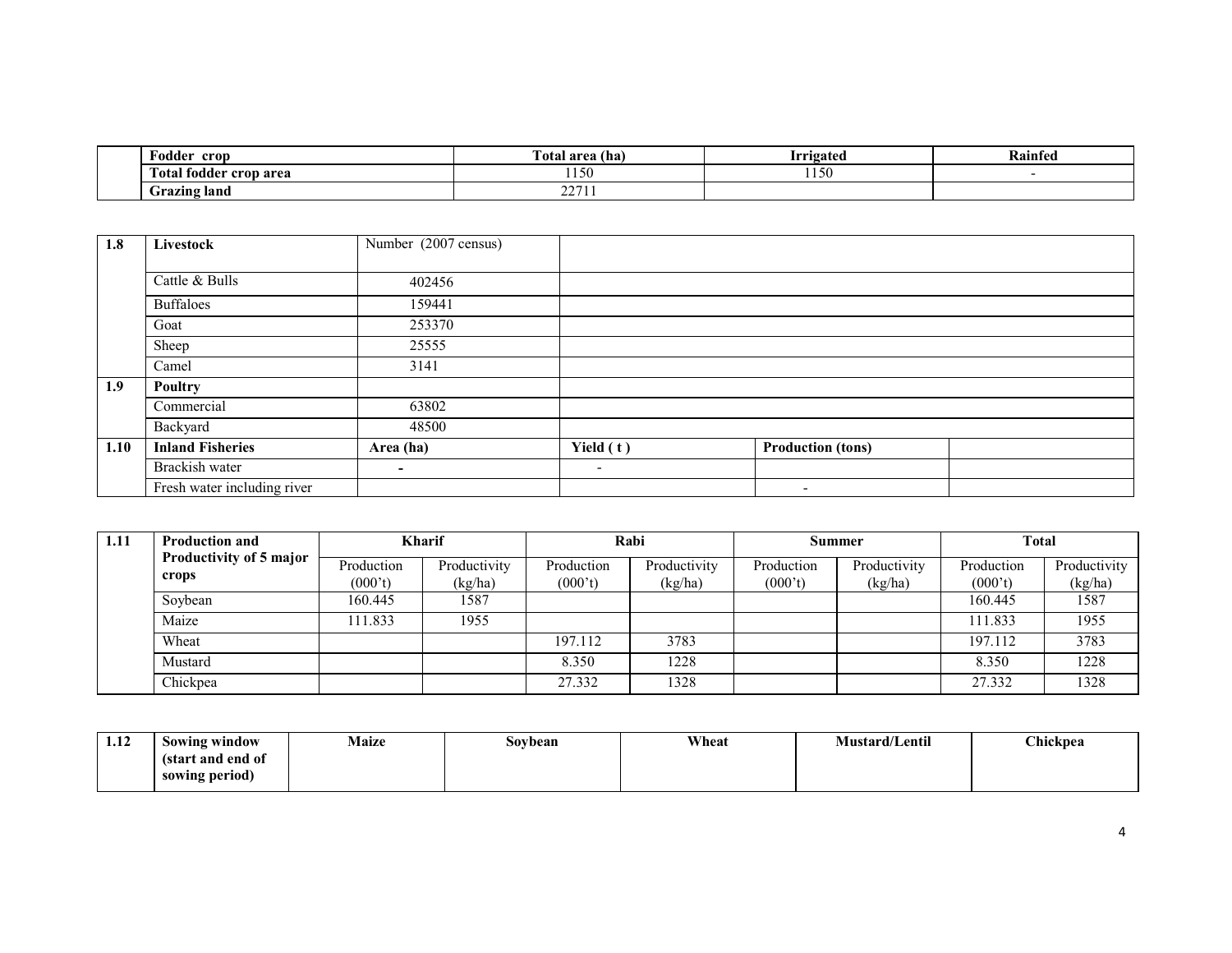| Kharif-Rainfed   | week of July                                      | week of June to $2^{nd}$   $3^{rd}$ week of June to $1^{st}$<br>week of July |                                                                         |                                                                |                                                             |
|------------------|---------------------------------------------------|------------------------------------------------------------------------------|-------------------------------------------------------------------------|----------------------------------------------------------------|-------------------------------------------------------------|
| Kharif-Irrigated | $2^{nd}$ week of June to $3^{rd}$<br>week of June |                                                                              |                                                                         |                                                                |                                                             |
| Rabi-Rainfed     |                                                   |                                                                              |                                                                         | $4^{\mathrm{m}}$ week of September to<br>$2nd$ week of October | 1 <sup>st</sup> week of October to<br>$3rd$ week of October |
| Rabi-Irrigated   |                                                   |                                                                              | 1 <sup>st</sup> week of November to<br>3 <sup>rd</sup> week of November | $2nd$ week of October to<br>4 <sup>th</sup> week of October    | $2nd$ week of October to<br>$2nd$ week of November          |

| 1.13 | What is the major contingency the district is prone to? (Tick mark) | Regular                                                                                                    | Occasional | <b>None</b> |
|------|---------------------------------------------------------------------|------------------------------------------------------------------------------------------------------------|------------|-------------|
|      | Drought                                                             |                                                                                                            |            |             |
|      | Flood                                                               |                                                                                                            |            |             |
|      | Cyclone                                                             |                                                                                                            |            |             |
|      | Hail storm                                                          |                                                                                                            |            |             |
|      | Heat wave                                                           |                                                                                                            |            |             |
|      | Cold wave                                                           |                                                                                                            |            |             |
|      | Frost                                                               |                                                                                                            |            |             |
|      | Sea water intrusion                                                 |                                                                                                            |            |             |
|      | Pests and disease outbreak                                          | White fly, Powdery Mildew,<br>Pod Borer , Tobacco Caterpillar<br>in soybean, Grasshopper, YMV<br>in pulses |            |             |

| 1.14 | - -<br>Include<br>maps of the<br>Digital | map<br>-1n<br>Annexure<br>i district with<br>State as<br>Location | Enclosed<br>$\mathbf{v}$<br>1 UC |
|------|------------------------------------------|-------------------------------------------------------------------|----------------------------------|
|      | $\blacksquare$<br>-district for          | $\rightarrow$<br>raintall as !<br>Annexure<br>annual<br>Mea       | Enclosed<br>- 1. VC              |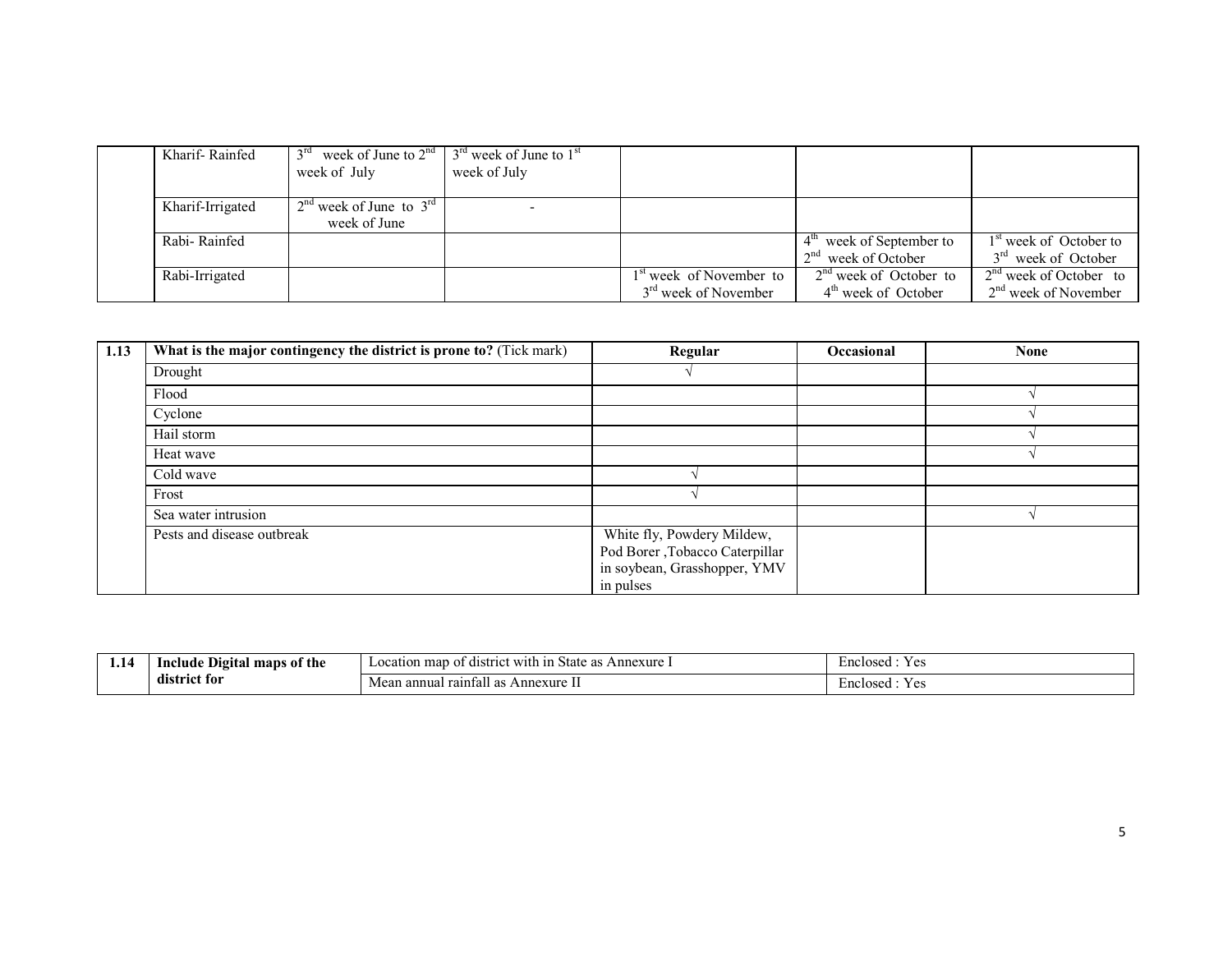### Annexure I

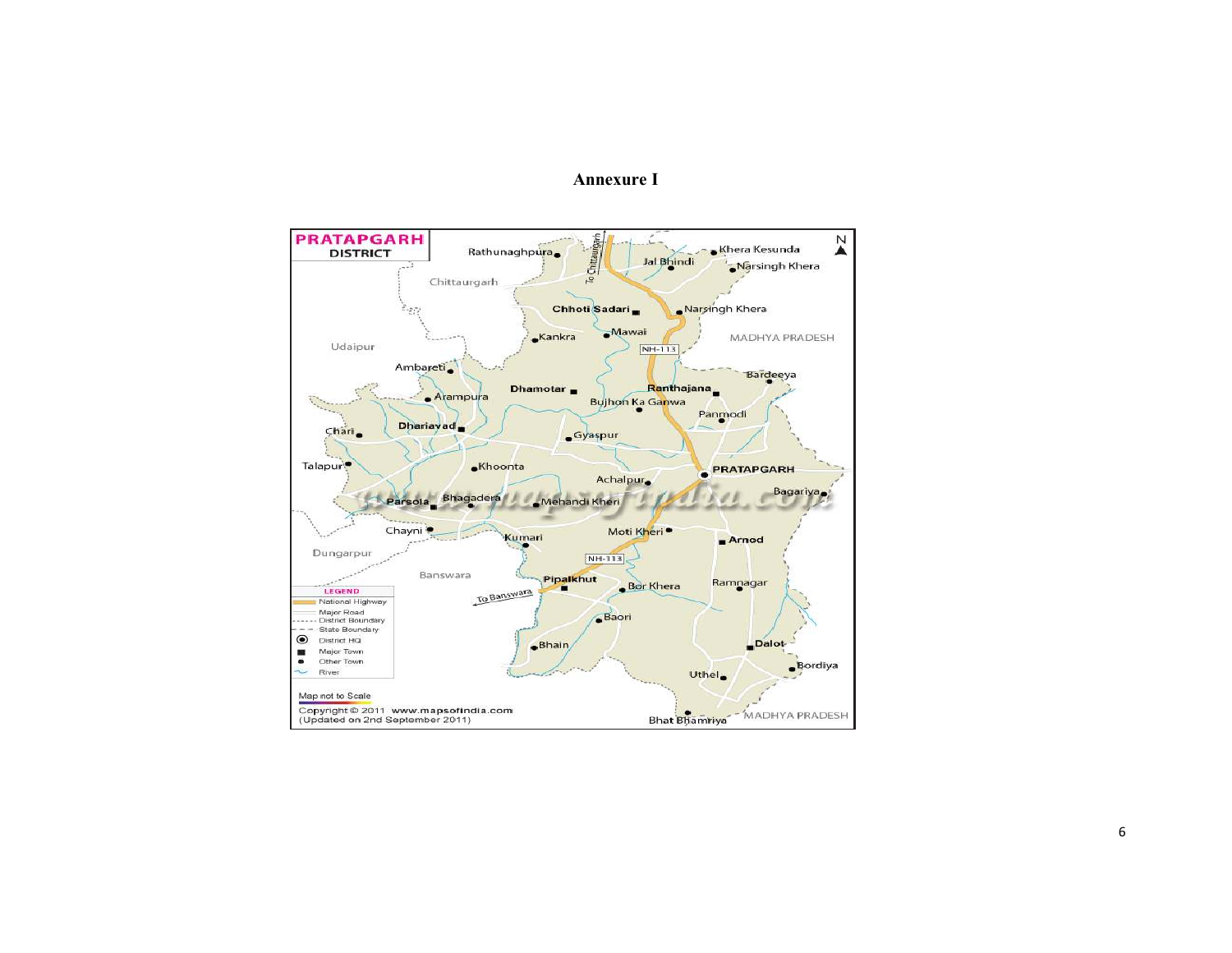

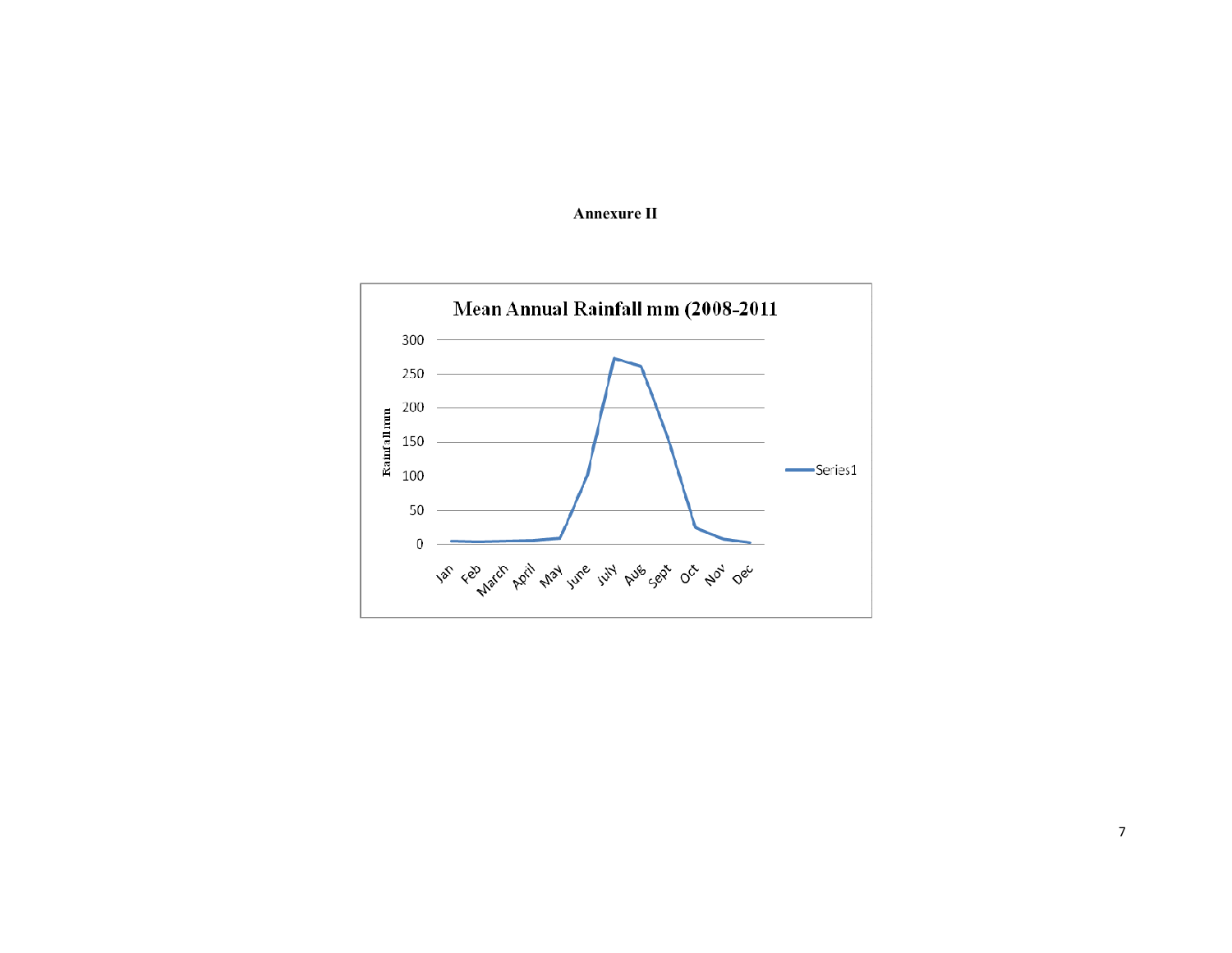# 2.0 Strategies for weather related contingencies

#### 2.1 Drought

#### 2.1.1 Rainfed situation

| Condition           |                      |               |                                    | <b>Suggested Contingency measures</b> |                       |
|---------------------|----------------------|---------------|------------------------------------|---------------------------------------|-----------------------|
| <b>Early season</b> | <b>Major Farming</b> | Crop/cropping | Change in crop/cropping system     | <b>Agronomic measures</b>             | <b>Remarks</b> on     |
| drought (delayed    | situation            | system        |                                    |                                       | Implementation        |
| onset)              |                      |               |                                    |                                       |                       |
| Delay by 2 weeks    | Red soils/ Black     | Maize         | Maize var. Pratap hybrid Makka-1,  | Timely sowing.                        | Seed sources – RSSC.  |
|                     | clay loam soils      |               | Pratap Makka-3, 5, PEHM 2,         | Seed treatment with                   | NSC, Tilam Sangh etc. |
| $1st$ week of July  |                      |               | Mahi Kanchan                       | fungicides $&$ culture                |                       |
|                     |                      | Soybean       | Soybean var JS 95-60, JS-335, RKS- |                                       |                       |
|                     |                      |               | 24                                 |                                       |                       |
|                     |                      | Blackgram     | Greengram                          |                                       |                       |
|                     |                      | Fallow        | Azwain                             |                                       |                       |
|                     |                      | Ground nut    | Blackgram                          |                                       |                       |
|                     |                      |               | Blackgram var Pu-31, KU-96-3, T-9  |                                       |                       |
|                     |                      |               |                                    |                                       |                       |

| Condition                                         |                                                |                                      |                                                                                 | <b>Suggested Contingency measures</b>                            |                                               |  |  |
|---------------------------------------------------|------------------------------------------------|--------------------------------------|---------------------------------------------------------------------------------|------------------------------------------------------------------|-----------------------------------------------|--|--|
| <b>Early season</b><br>drought (delayed<br>onset) | <b>Major Farming</b><br>situation <sup>a</sup> | Crop/cropping<br>system <sup>b</sup> | Change in crop/cropping system <sup>c</sup>                                     | Agronomic measures <sup>a</sup>                                  | <b>Remarks</b> on<br>Implementation           |  |  |
| Delay by 4 weeks<br>$3rd$ week of July            | Red soils/ Black<br>clay loam soils            | Maize                                | Maize var. Pratap hybrid Makka-1,<br>Pratap Makka-3, 5, PEHM 2,<br>Mahi Kanchan | Timely sowing,<br>Seed treatment with<br>fungicides $&$ culture, | Seed sources – RSSC,<br>NSC, Tilam Sangh etc. |  |  |
|                                                   |                                                | Soybean                              | Soybean var JS 95-60, JS-335, RKS-<br>24                                        | Increase seed rate,<br>Dry Sowing (Use of 10-                    |                                               |  |  |
|                                                   |                                                | Blackgram                            | Greengram                                                                       | 15% higher seed rate in                                          |                                               |  |  |
|                                                   |                                                | Fallow                               | Azwain                                                                          | soybean)                                                         |                                               |  |  |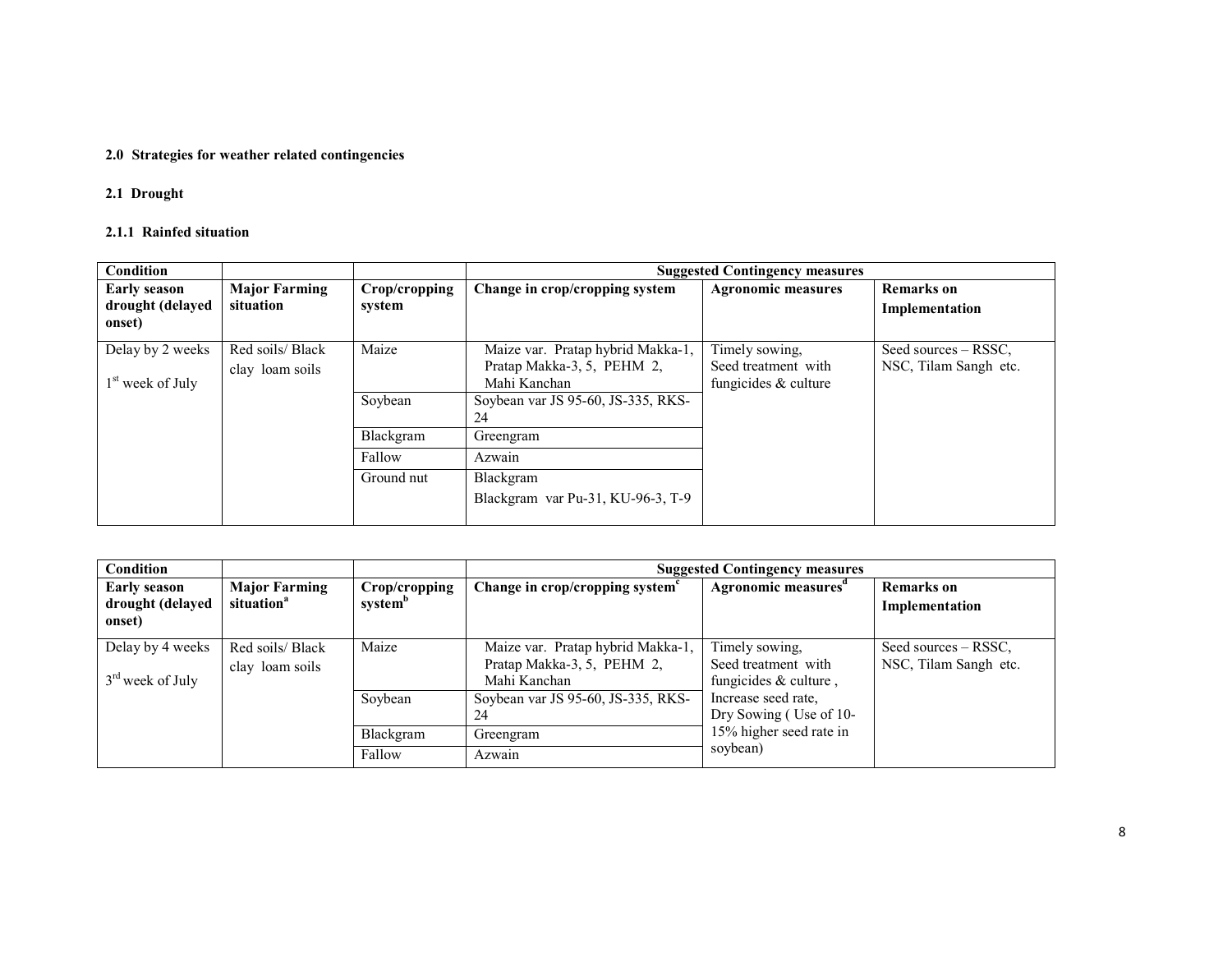| Condition                                         |                                                |                                      | <b>Suggested Contingency measures</b>          |                    |                                     |  |
|---------------------------------------------------|------------------------------------------------|--------------------------------------|------------------------------------------------|--------------------|-------------------------------------|--|
| <b>Early season</b><br>drought (delayed<br>onset) | <b>Major Farming</b><br>situation <sup>a</sup> | Crop/cropping<br>system <sup>p</sup> | Change in crop/cropping system <sup>e</sup>    | Agronomic measures | <b>Remarks</b> on<br>Implementation |  |
|                                                   |                                                | Ground nut                           | Blackgram<br>Blackgram var Pu-31, KU-96-3, T-9 |                    |                                     |  |

| Condition                                         |                                                |                                      |                                                                                                                   | <b>Suggested Contingency measures</b>                                                                           |                                               |
|---------------------------------------------------|------------------------------------------------|--------------------------------------|-------------------------------------------------------------------------------------------------------------------|-----------------------------------------------------------------------------------------------------------------|-----------------------------------------------|
| <b>Early season</b><br>drought (delayed<br>onset) | <b>Major Farming</b><br>situation <sup>a</sup> | Crop/cropping<br>system <sup>b</sup> | Change in crop/cropping system <sup>c</sup>                                                                       | Agronomic measures <sup>a</sup>                                                                                 | <b>Remarks</b> on<br>Implementation           |
| Delay by 6 weeks<br>$1st$ week of<br>August       | Red soils/ Black<br>clay loam soils            | Maize<br>Soybean                     | Maize<br>Maize var. Pratap hybrid Makka-1,<br>Pratap Makka-3, 5, PEHM 2,<br>Mahi Kanchan<br>Soybean               | Timely sowing,<br>Seed treatment with<br>fungicides & culture,<br>Increase seed rate,<br>Use of $10-15%$ higher | Seed sources – RSSC,<br>NSC, Tilam Sangh etc. |
|                                                   |                                                | Blackgram<br>Fallow<br>Ground nut    | Soybean var JS 95-60, JS-335, RKS-<br>24<br>Greengram<br>Azwain<br>Blackgram<br>Blackgram var Pu-31, KU-96-3, T-9 | seed rate in soybean                                                                                            |                                               |

| Condition                                         |                                   |                         | <b>Suggested Contingency measures</b>                                |                                       |                                               |  |
|---------------------------------------------------|-----------------------------------|-------------------------|----------------------------------------------------------------------|---------------------------------------|-----------------------------------------------|--|
| <b>Early season</b><br>drought (delayed<br>onset) | <b>Major Farming</b><br>situation | Crop/cropping<br>system | Change in crop/cropping system                                       | Agronomic<br>measures                 | <b>Remarks on Implementation</b>              |  |
| Delay by 8 weeks                                  | Red soils/ Black                  | Maize                   | Maize var. Pratap hybrid Makka-1,<br>Pratap Makka-3, 5, PEHM 2, Mahi | Timely sowing.<br>Seed treatment with | Seed sources – RSSC, NSC,<br>Tilam Sangh etc. |  |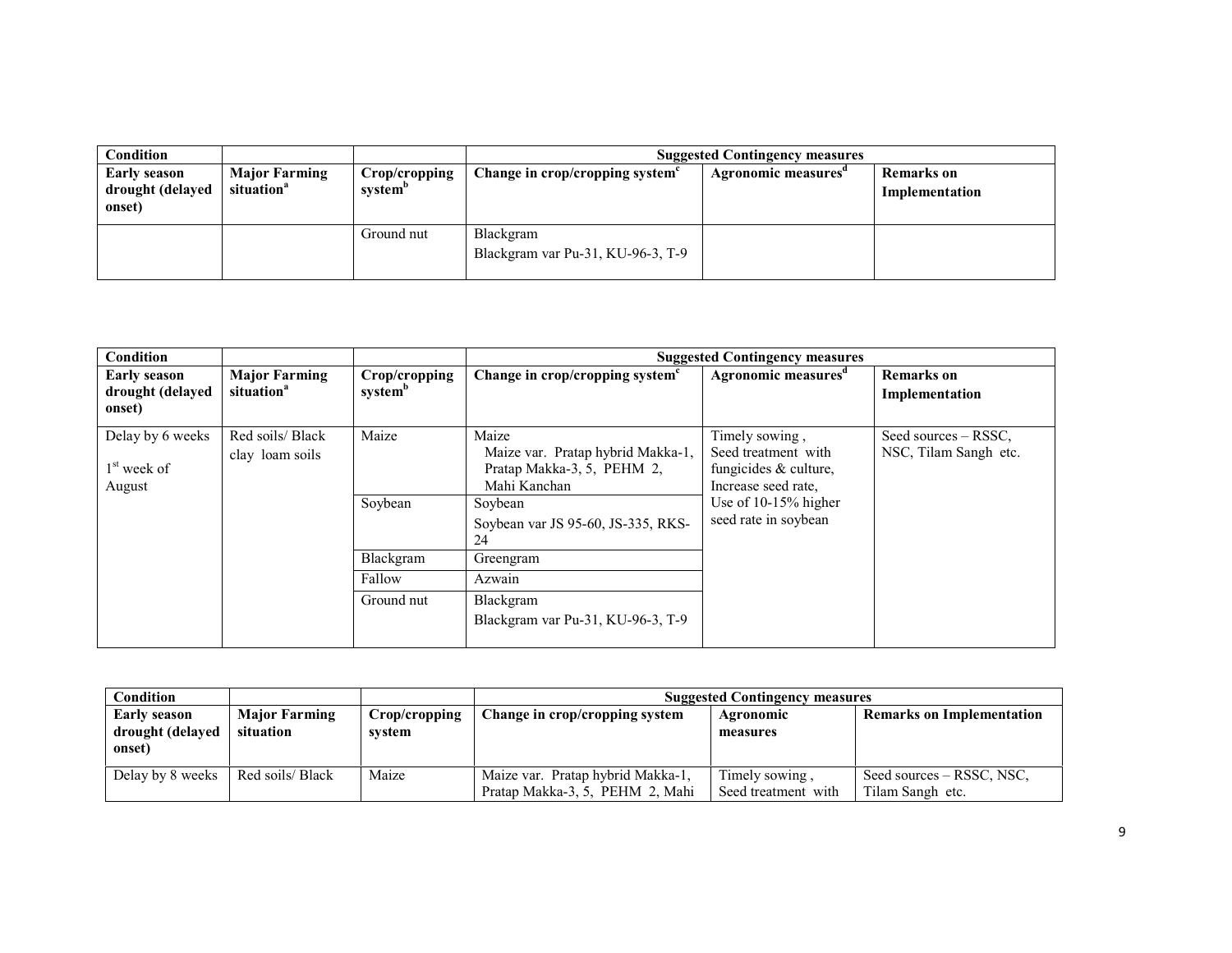| Condition                                         |                                   |                         | <b>Suggested Contingency measures</b>                     |                                                                   |                                  |  |
|---------------------------------------------------|-----------------------------------|-------------------------|-----------------------------------------------------------|-------------------------------------------------------------------|----------------------------------|--|
| <b>Early season</b><br>drought (delayed<br>onset) | <b>Major Farming</b><br>situation | Crop/cropping<br>system | Change in crop/cropping system                            | Agronomic<br>measures                                             | <b>Remarks on Implementation</b> |  |
| $3rd$ week of<br>August                           | clay loam soils                   | Soybean                 | Kanchan<br>Soybean var JS 95-60, JS-335,<br><b>RKS-24</b> | fungicides $&$ culture,<br>Increase seed rate,<br>Use of $10-15%$ |                                  |  |
|                                                   |                                   | Blackgram               | Greengram                                                 | higher seed rate in                                               |                                  |  |
|                                                   |                                   | Fallow                  | Azwain                                                    | soybean                                                           |                                  |  |
|                                                   |                                   | Ground nut              | Blackgram<br>Blackgram var Pu-31, KU-96-3, T-9            |                                                                   |                                  |  |

| <b>Condition</b>                                                                                                         |                                                |                                                       |                                                                                                                                                                                                               | <b>Suggested Contingency measures</b>                                                                                                                                                                                                                                                                                                                                                                                                                                                                                                                                             |                                                                                                           |
|--------------------------------------------------------------------------------------------------------------------------|------------------------------------------------|-------------------------------------------------------|---------------------------------------------------------------------------------------------------------------------------------------------------------------------------------------------------------------|-----------------------------------------------------------------------------------------------------------------------------------------------------------------------------------------------------------------------------------------------------------------------------------------------------------------------------------------------------------------------------------------------------------------------------------------------------------------------------------------------------------------------------------------------------------------------------------|-----------------------------------------------------------------------------------------------------------|
| Early season<br>drought (delayed<br>onset)                                                                               | <b>Major Farming</b><br>situation <sup>a</sup> | Crop/cropping<br>system <sup>b</sup>                  | Change in crop/cropping<br>system <sup>c</sup>                                                                                                                                                                | Agronomic measures <sup>d</sup>                                                                                                                                                                                                                                                                                                                                                                                                                                                                                                                                                   | <b>Remarks</b> on<br>Implementation                                                                       |
| Normal onset<br>followed by 15-20<br>days dry spell<br>after<br>sowing leading to<br>poor germination/<br>crop stand etc | Red soils/ Black<br>clay loam soils            | Maize<br>Soybean<br>Blackgram<br>Fallow<br>Ground nut | Maize var. Pratap hybrid<br>Makka-1, Pratap Makka-3, 5,<br>PEHM 2, Mahi Kanchan<br>Soybean var JS 95-60, JS-335,<br><b>RKS-24</b><br>Greengram<br>Azwain<br>Blackgram<br>Blackgram var<br>Pu-31, KU-96-3, T-9 | If germination is less than $50\%$<br>should<br>farmers<br>then<br>for<br>$g_0$<br>resowing with early<br>maturing<br>varieties using 25% higher seed<br>rate $\Box$ if plant population is more<br>than 75% go for gap filling,<br>Hoeing by hand hoe to develop soil<br>mulch,<br>Removal of weeds in time.<br>In situ mulching of weeds,<br>If germination is less than 50% in<br>Maize then go for gap filling with<br>Blackgram/ Greengram,<br>If plant population is more that<br>75% then go for transplanting of<br>thinned plants,<br>Hoeing by hand hoe to develop soil | Availability of<br>interculture<br>implements <i>i.e.</i><br>wheelhand hoe<br>through RKVY<br>RSSC, NSC,. |
|                                                                                                                          |                                                |                                                       |                                                                                                                                                                                                               | mulch                                                                                                                                                                                                                                                                                                                                                                                                                                                                                                                                                                             |                                                                                                           |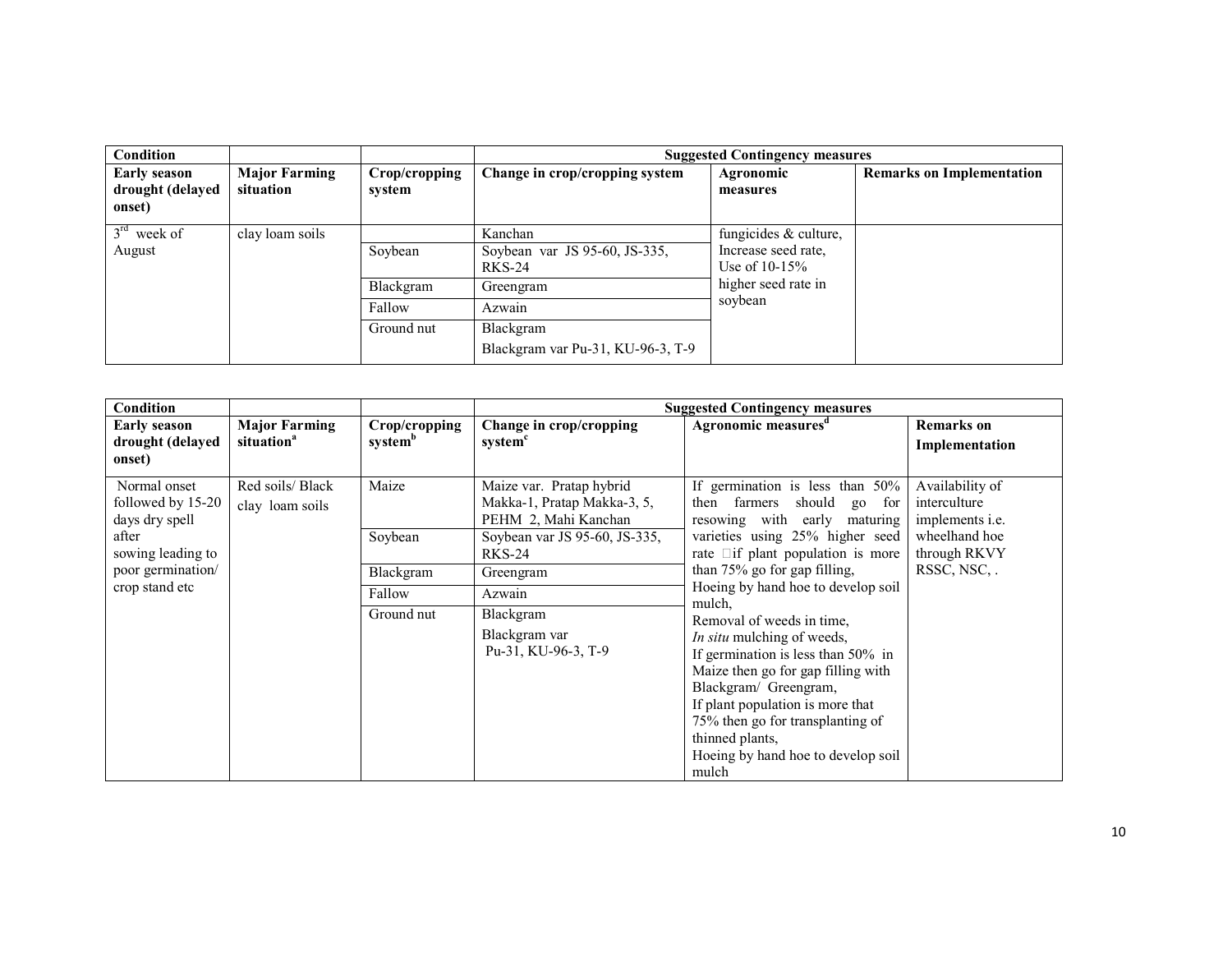| Condition                                 |                                     |                         |                                                                                    | <b>Suggested Contingency measures</b>                                                                                                                                                                                              |                                                                       |
|-------------------------------------------|-------------------------------------|-------------------------|------------------------------------------------------------------------------------|------------------------------------------------------------------------------------------------------------------------------------------------------------------------------------------------------------------------------------|-----------------------------------------------------------------------|
| Mid season<br>drought (long<br>dry spell, | <b>Major Farming</b><br>situation   | Crop/cropping<br>system | Change in crop/cropping<br>system                                                  | <b>Agronomic measures</b>                                                                                                                                                                                                          | <b>Remarks on Implementation</b>                                      |
| Flowering stage                           | Red soils/ Black<br>clay loam soils | Maize                   | Maize var. Pratap hybrid<br>Makka-1, Pratap Makka-3,<br>5, PEHM 2, Mahi<br>Kanchan | Harvest cobs for table purpose<br>(if market is available) and for<br>through RKVY,<br>green fodder,<br>Harvesting of green cobs and<br>RSSC, NAREGA                                                                               | Availability of interculture<br>implements <i>i.e.</i> wheel hand hoe |
|                                           |                                     | Soybean                 | Soybean var JS 95-60, JS-<br>335, RKS-24                                           | go for green fodder,<br>Spray of 0.1% thio urea                                                                                                                                                                                    |                                                                       |
|                                           |                                     | Blackgram               | Greengram                                                                          | Lifesaving Irrigation in                                                                                                                                                                                                           |                                                                       |
|                                           |                                     | Fallow                  | Azwain                                                                             | alternate furrows,                                                                                                                                                                                                                 |                                                                       |
|                                           |                                     | Ground nut              | Blackgram<br>Blackgram var Pu-31, KU-<br>$96-3, T-9$                               | Weeding & hoeing,<br>Use of organic material as<br>mulch.<br>Use of anti-transpirants like<br>kaolin,<br>Spray 2% urea,<br>Life saving Irrigation in<br>alternate furrow system in<br>Maize,<br>Thinning of plants by 30 to<br>50% |                                                                       |

| <b>Condition</b> |                      |               | <b>Suggested Contingency measures</b> |                                |                                       |
|------------------|----------------------|---------------|---------------------------------------|--------------------------------|---------------------------------------|
| <b>Terminal</b>  | <b>Major Farming</b> | Crop/cropping | Change in crop/cropping               | <b>Agronomic measures</b>      | <b>Remarks on Implementation</b>      |
| drought          | situation            | system        | system                                |                                |                                       |
| (Early           |                      |               |                                       |                                |                                       |
| withdrawal       |                      |               |                                       |                                |                                       |
| of monsoon)      |                      |               |                                       |                                |                                       |
|                  | Red soils/ Black     | Maize         | Maize                                 | Harvest cobs for table purpose | Availability of interculture          |
|                  | clay loam soils      |               | Maize var. Pratap hybrid              | (if market)                    | implements <i>i.e.</i> wheel hand hoe |
|                  |                      |               | Makka-1, Pratap Makka-                | is available)                  | through RKVY                          |
|                  |                      |               | 3, 5, PEHM 2, Mahi                    | Spray of 0.1% thio urea,       | RSSC, NSC                             |
|                  |                      |               | Kanchan                               | Life saving Irrigation in      |                                       |
|                  |                      | Soybean       | Soybean                               | alternate furrows in soybean,  |                                       |
|                  |                      |               | Soybean var JS 95-60, JS-             | Weeding $&$ hoeing,            |                                       |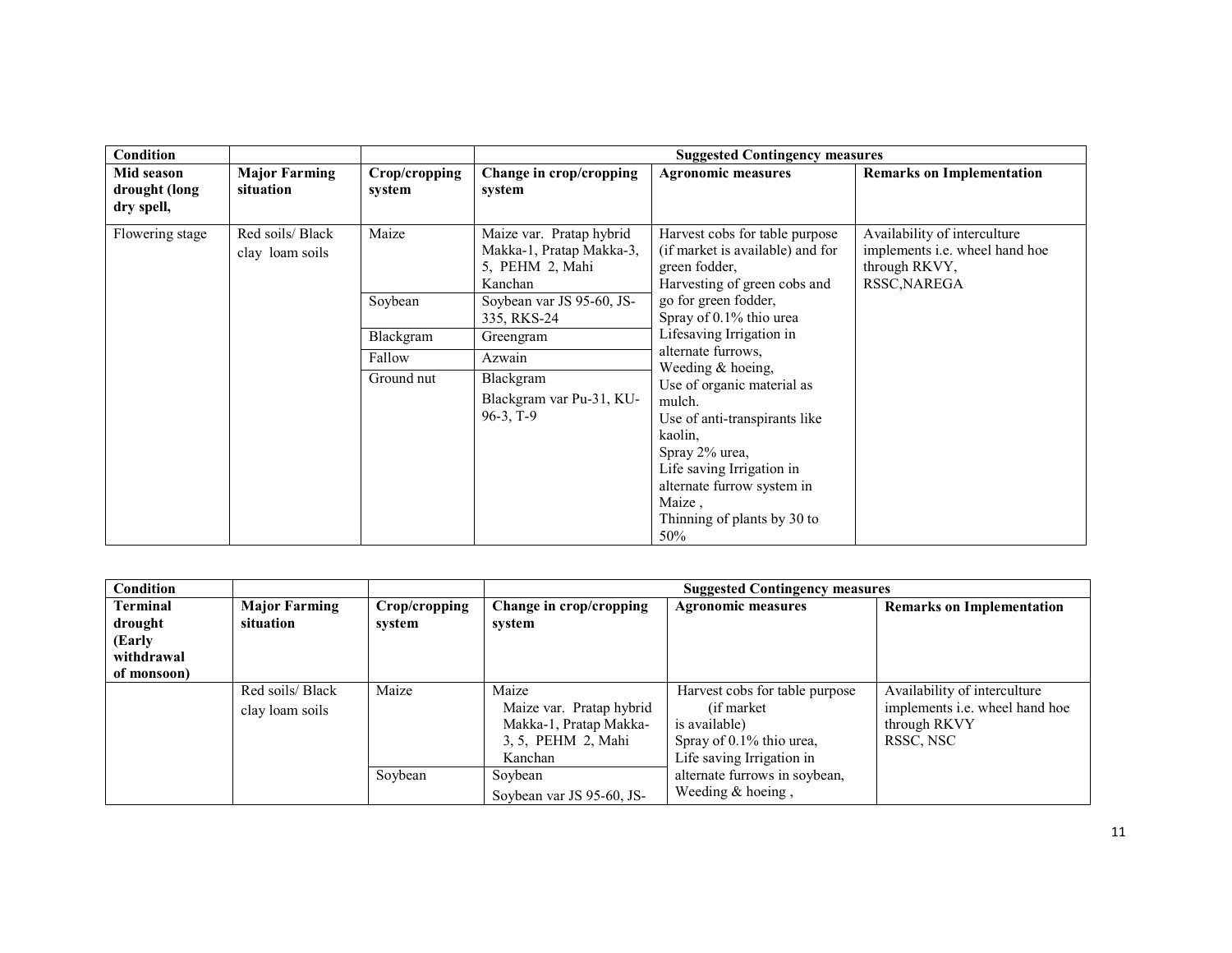| <b>Condition</b>                                           |                                   |                         | <b>Suggested Contingency measures</b>                |                                                                       |                                  |
|------------------------------------------------------------|-----------------------------------|-------------------------|------------------------------------------------------|-----------------------------------------------------------------------|----------------------------------|
| Terminal<br>drought<br>(Early<br>withdrawal<br>of monsoon) | <b>Major Farming</b><br>situation | Crop/cropping<br>system | Change in crop/cropping<br>system                    | <b>Agronomic measures</b>                                             | <b>Remarks on Implementation</b> |
|                                                            |                                   | Blackgram               | 335, RKS-24<br>Greengram                             | Use of organic material as<br>mulch,<br>Use of anti-transpirants like |                                  |
|                                                            |                                   | Fallow                  | Azwain                                               |                                                                       |                                  |
|                                                            |                                   | Ground nut              | Blackgram<br>Blackgram var Pu-31, KU-<br>$96-3, T-9$ | kaolin.                                                               |                                  |

# 2.1.2 Drought Irrigated situation - Not applicable

2.2 Unusual rains (untimely, unseasonal etc) (for both rainfed and irrigated situations) - Not applicable

- 2.3 Floods- Not applicable
- 2.4 Extreme Events

#### 2.5Contingent strategies for Livestock, Poultry & Fisheries

## 2.5.1 Livestock

| <b>Feed and</b><br>Fodder | <b>Suggested Contingency measures</b>                                                                                                                                                                                                                                                                                                         |                                                                                                                                                                                                                                                              |                                                                    |  |  |  |
|---------------------------|-----------------------------------------------------------------------------------------------------------------------------------------------------------------------------------------------------------------------------------------------------------------------------------------------------------------------------------------------|--------------------------------------------------------------------------------------------------------------------------------------------------------------------------------------------------------------------------------------------------------------|--------------------------------------------------------------------|--|--|--|
| availability              | <b>Before the event</b>                                                                                                                                                                                                                                                                                                                       | During the event                                                                                                                                                                                                                                             | After the event                                                    |  |  |  |
|                           | As the district is occasionally prone to drought<br>the under mentioned measures may be taken to<br>enhance the availability of feed and fodder base<br>at the village/household level. Sowing of<br>horsegram/Lucerne etc., during NE monsoon,<br>Preservation green maize fodder as silage<br>All the crop residues especially maize straw/ | Harvest and use all the failed crop<br>(Maize, Blackgram, Sorghum, Ground<br>nut, Wheat, Barley,<br>Greengram, Soybean etc.,) material as<br>fodder and feed the Livestock.<br>Use judiciously the karabi, Preserved<br>Bharut, Wheat straw, Lopped soobabul | Flushing the stock to recoup<br>Replenish the feed and fodder bank |  |  |  |